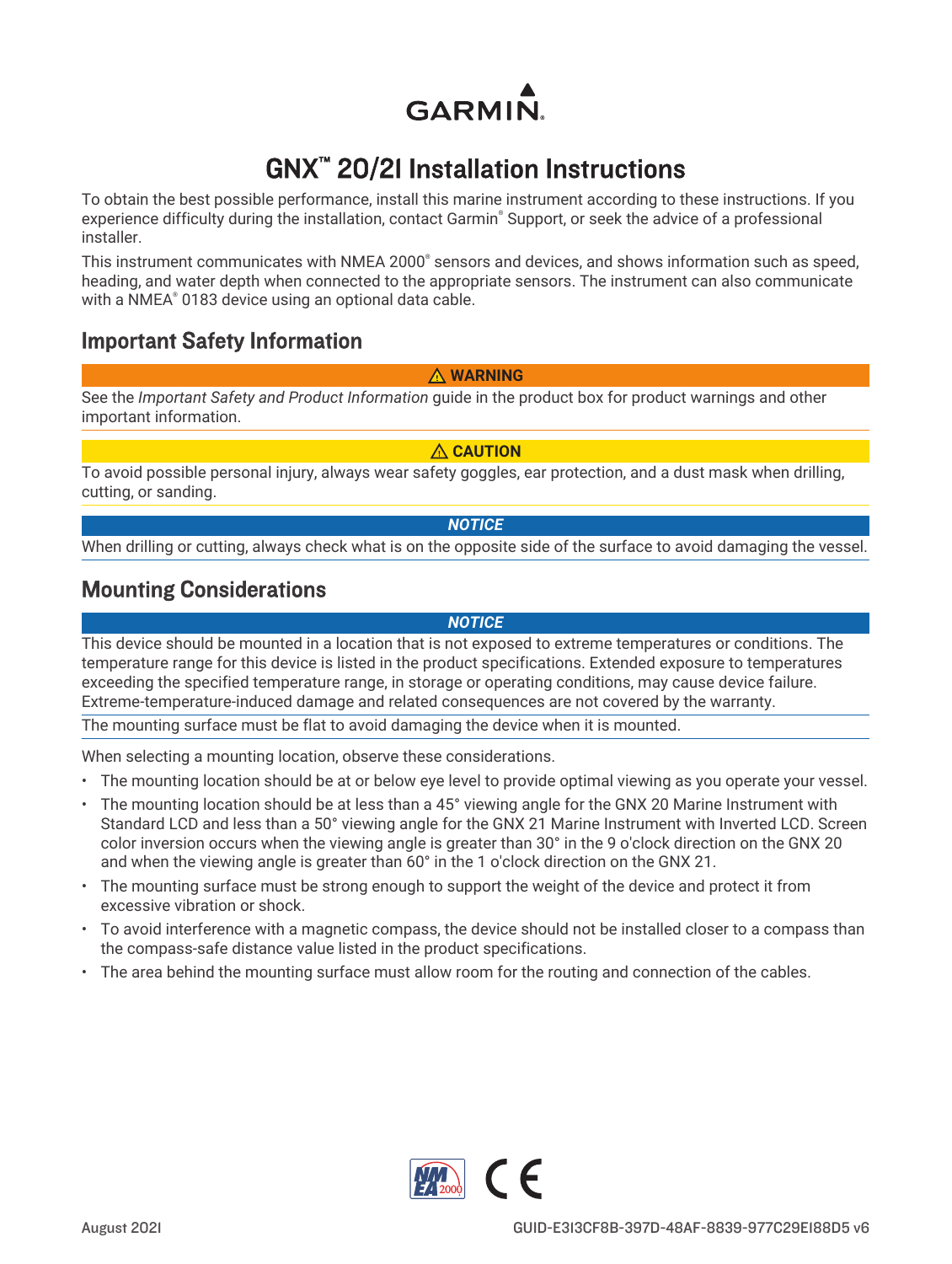# Mounting the Device

#### *NOTICE*

If you are mounting the device in fiberglass, when drilling the pilot holes, use a countersink bit to drill a clearance counterbore through only the top gel-coat layer. This will help to avoid cracking in the gel-coat layer when the screws are tightened.

The included template and hardware can be used to flush mount the device in your dashboard.

**1** Trim the flush-mount template and ensure it fits in the location where you plan to mount the marine instrument.

The flush-mount template is included in the product box.

- **2** Remove the liner from the adhesive on the back of the template and adhere it to the location where you plan to mount the marine instrument.
- **3** If you plan to cut the hole using a rotary tool instead of a 90 mm (3.5 in.) hole saw, use a 10 mm ( $\frac{3}{8}$  in.) drill bit to drill a pilot hole to begin cutting the mounting surface.
- **4** Using the 90 mm (3.5 in.) hole saw or rotary tool, cut the mounting surface along the inside of the dashed line indicated on the flush-mount template.
- **5** If necessary, use a file and sandpaper to refine the size of the hole.
- **6** Place the marine instrument into the cutout to confirm that the mounting holes on the template are in the correct locations.
- **7** If the mounting holes are not correct, mark the correct locations of the mounting holes.
- **8** Remove the marine instrument from the cutout.
- **9** Drill the 2.8 mm  $\binom{7}{64}$  in.) pilot holes.

If you are mounting the marine instrument in fiberglass, use a countersink bit as advised in the notice.

**10** Remove the remainder of the template.

- **11** Place the included gasket on the back of the device and apply marine sealant around the gasket to prevent leakage behind the dashboard.
- **12** If you will not have access to the back of the device after you mount it, connect all necessary cables to the device before placing it into the cutout.

**NOTE:** To prevent corrosion of the metal contacts, cover unused connectors with the attached weather caps.

- **13** Place the marine instrument into the cutout.
- **14** Securely fasten the marine instrument to the mounting surface using the supplied screws.

If you are mounting the marine instrument in fiberglass, use a anti-galling lubricant as advised in the notice.

**15** Snap the bezel  $\left(\overline{1}\right)$  into place.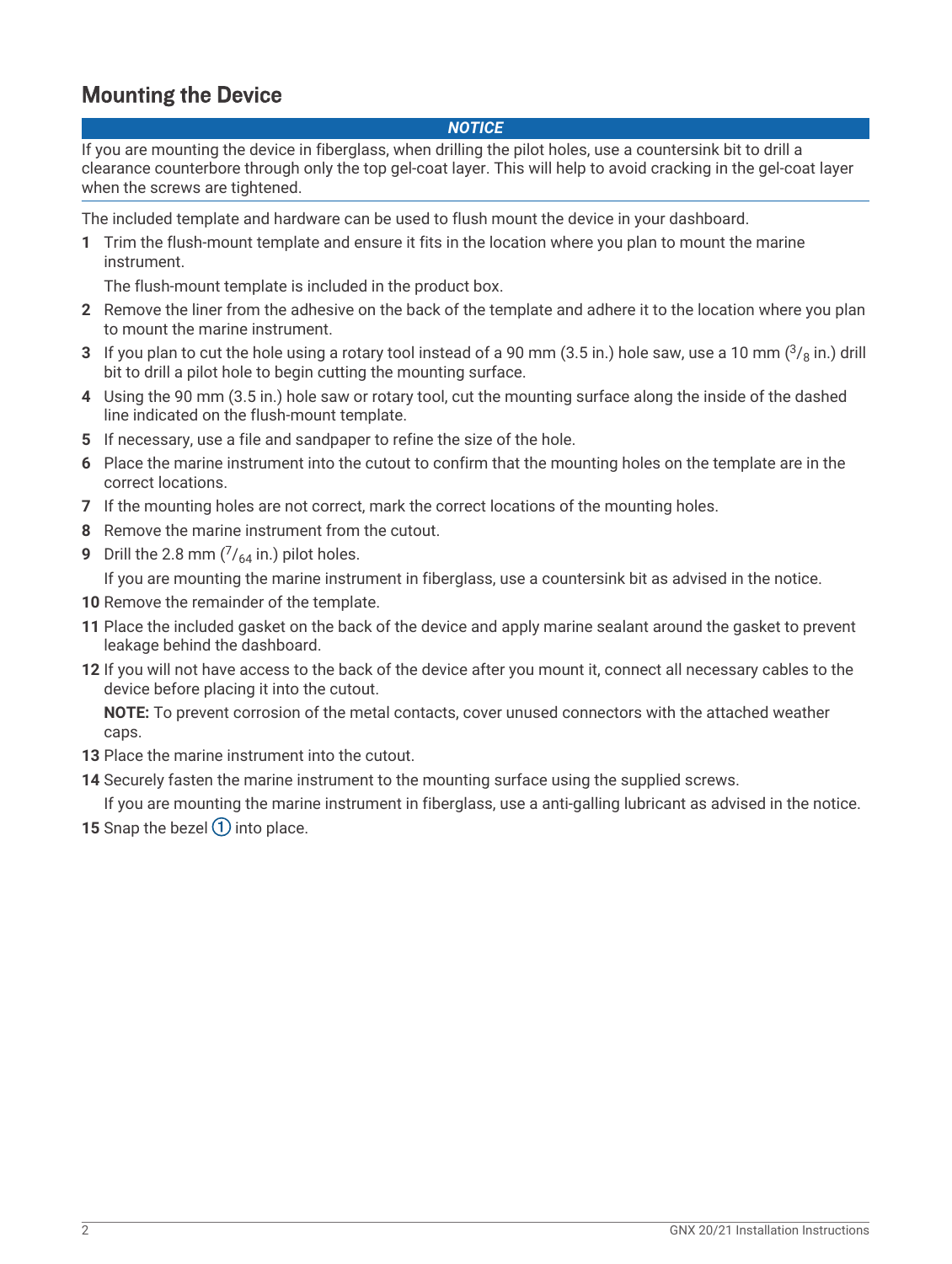

# Connection Considerations

The marine instrument connects to power and to data sources through a NMEA 2000 network.

Although the instrument cannot directly receive NMEA 0183 data, it can display NMEA 0183 data from sources connected to a GNX 20 or GNX 21 device (sold separately) on the same NMEA 2000 network.

The instrument can also receive data from Nexus® instruments and sensors using a GND™ 10 device (sold separately).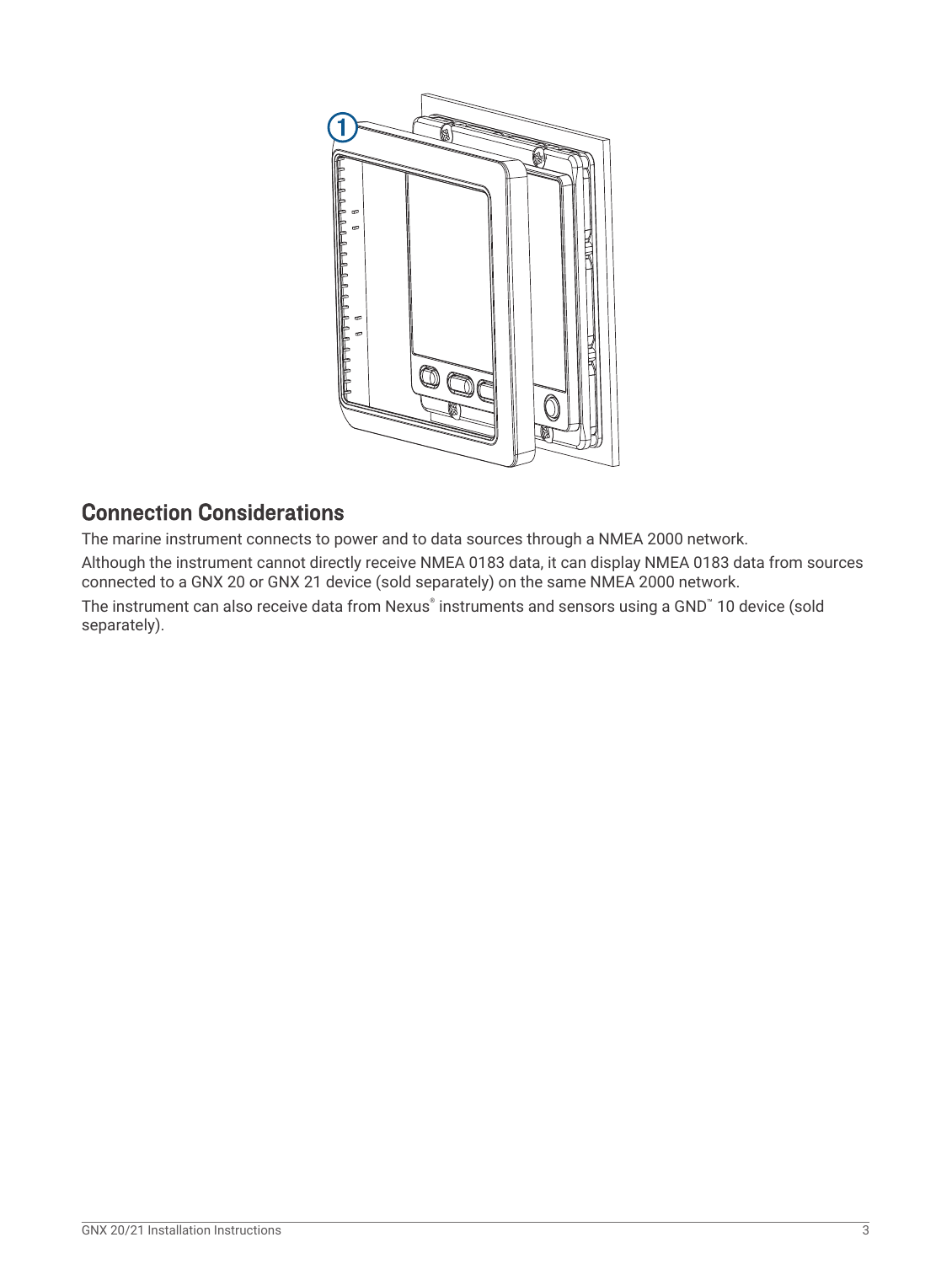### NMEA 2000 Connection Considerations

#### *NOTICE*

If you are connecting to an **existing** NMEA 2000 network, identify the NMEA 2000 power cable. Only one NMEA 2000 power cable is required for the NMEA 2000 network to operate properly.

A NMEA 2000 Power Isolator (010-11580-00) should be used in installations where the existing NMEA 2000 network manufacturer is unknown.

If you are installing a NMEA 2000 power cable, you must connect it to the boat ignition switch or through another in-line switch. NMEA 2000 devices will drain your battery if the NMEA 2000 power cable is connected to the battery directly.

The marine instrument connects to a NMEA 2000 network on your boat. The NMEA 2000 network provides power to the marine instrument and data from NMEA 2000 devices such as a wind sensor. The included NMEA 2000 cables and connectors allow you to either connect the device to your existing NMEA 2000 network or create a basic NMEA 2000 network if needed.

If you are unfamiliar with NMEA 2000, you should read the "NMEA 2000 Network Fundamentals" chapter of the *Technical Reference for NMEA 2000 Products*. To download the reference, go to [garmin.com/manuals/nmea](htttp://www.garmin.com/manuals/nmea_2000) [\\_2000.](htttp://www.garmin.com/manuals/nmea_2000)



| (1)         | Wind transducer                        |
|-------------|----------------------------------------|
| $\circledS$ | GND 10 black box bridge                |
| $\bigcirc$  | Marine instrument                      |
| 4           | Ignition or in-line switch             |
| $\bigcirc$  | NMEA 2000 power cable                  |
| $\circled6$ | NMEA 2000 drop cable                   |
| $\bigcirc$  | Power source                           |
| $\circledR$ | NMEA 2000 terminator or backbone cable |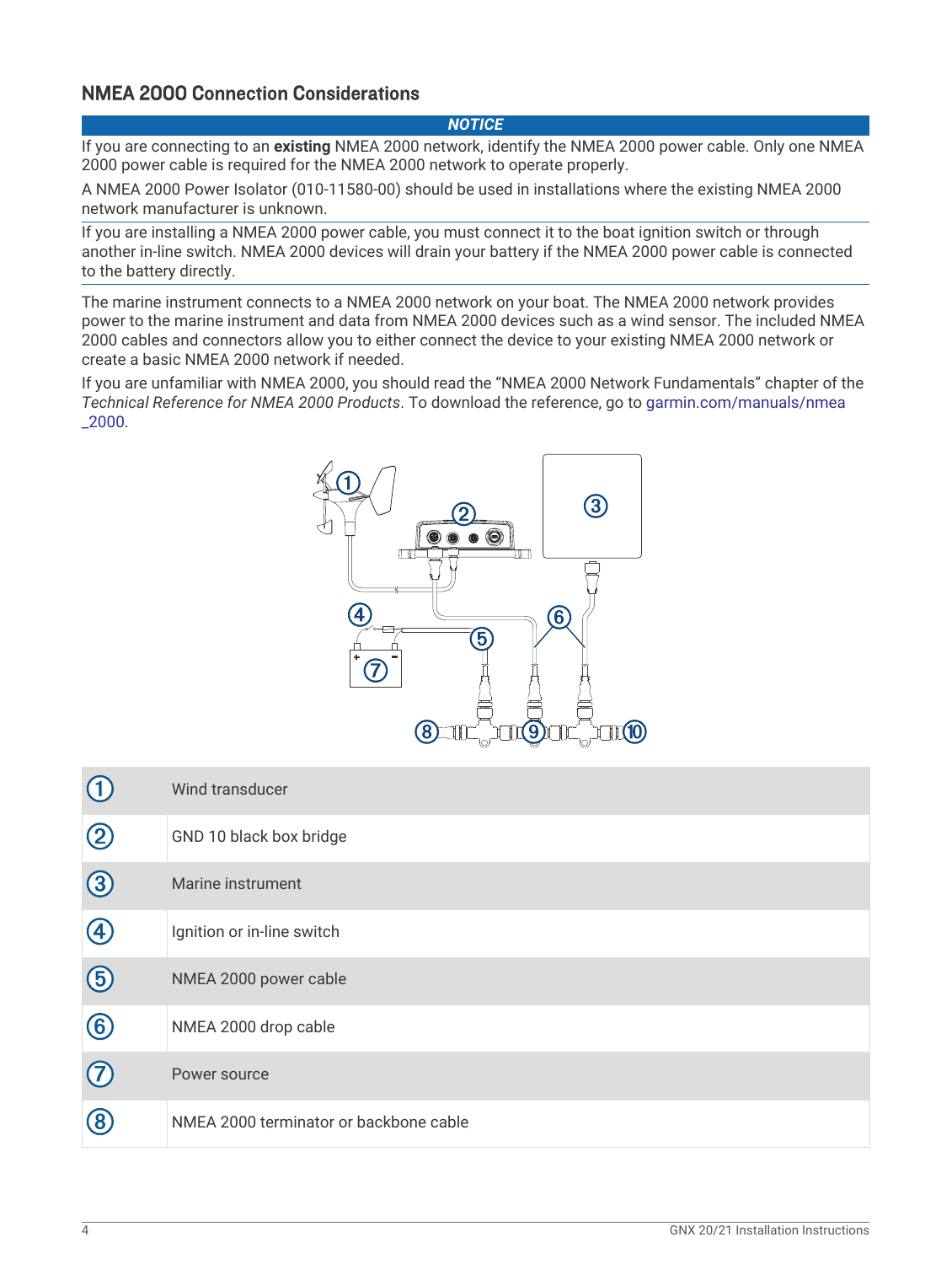

**10** 

NMEA 2000 terminator or backbone cable

### NMEA 0183 Connection Considerations

- The marine instrument can receive NMEA 0183 data from one device using a NMEA data cable (not included), but it cannot transmit data from the NMEA 0183 device to the NMEA 2000 network.
- If you are replacing a legacy Garmin marine instrument that currently uses a NMEA data cable, you do not need to purchase a new data cable, but you might need to replace the quarter-turn locking ring with a threaded locking ring. See your local Garmin dealer or [www.garmin.com](http://www.garmin.com) for more information.
- The installation instructions provided with your NMEA 0183 compatible device should contain the information you need to identify the transmitting Tx/A (Out +) and Tx/B (Out -) wires.
- When connecting NMEA 0183 devices with two transmitting wires, it is not necessary for the NMEA 2000 bus and the NMEA 0183 device to connect to a common ground.
- When connecting a NMEA 0183 device with only one transmitting Tx (Out) wire, the NMEA 2000 bus and the NMEA 0183 device must connect to a common ground.
- For extended runs, you should use at least 0.33 mm<sup>2</sup> (22 AWG) wire.
- You must solder and seal all connections with heat-shrink tubing.

|              | Wire Color   Wire Function                                                                                  |
|--------------|-------------------------------------------------------------------------------------------------------------|
| Red          | A red wire is present only on some variations of the data cable, and should not be connected.               |
| <b>Black</b> | Accessory (-). This wire is used only when connecting the marine instrument to a Garmin HVS<br>GPS antenna. |
| Yellow       | Accessory (+). This wire is used only when connecting the marine instrument to a Garmin HVS<br>GPS antenna. |
| <b>Blue</b>  | Tx/A (Out +). This wire is used only when connecting the marine instrument to a Garmin HVS GPS<br>antenna.  |
| White        | Tx/B (Out -). This wire is used only when connecting the marine instrument to a Garmin HVS GPS<br>antenna.  |
| <b>Brown</b> | $Rx/A$ (ln +)                                                                                               |
| Green        | $Rx/B$ ( $\ln -$ )                                                                                          |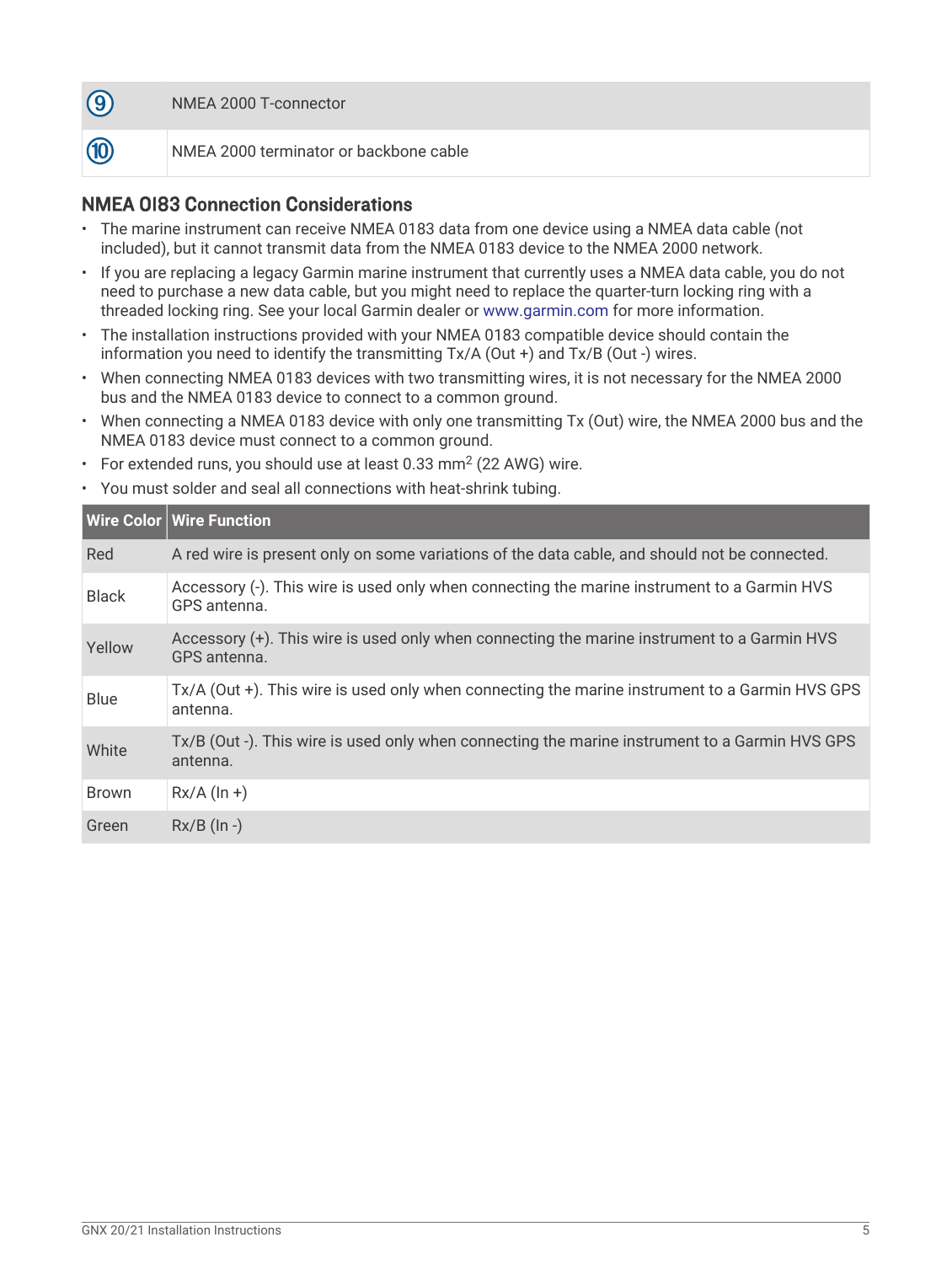### NMEA 0183 Connection Diagrams

This diagram is an example of a connection to a standard NMEA 0183 device with two Tx wires.



| <b>Item</b>      | <b>Description</b>          |                                                         |                                       |  |
|------------------|-----------------------------|---------------------------------------------------------|---------------------------------------|--|
| $\circled{1}$    |                             | Marine instrument with a NMEA data cable (not included) |                                       |  |
| $\circled{2}$    | Power source                |                                                         |                                       |  |
| $\bigcirc$       | NMEA 0183 compliant device  |                                                         |                                       |  |
| <b>Item</b>      | <b>Garmin Wire Function</b> | <b>Garmin Wire Color</b>                                | <b>NMEA 0183 Device Wire Function</b> |  |
| 0                | N/A                         | N/A                                                     | Power                                 |  |
| $\boldsymbol{2}$ | N/A                         | N/A                                                     | Data ground                           |  |
| 8                | $Rx/A (ln +)$               | <b>Brown</b>                                            | $Tx/A$ (Out +)                        |  |
| 4                | $Rx/B$ (In -)               | Green                                                   | $Tx/B$ (Out -)                        |  |

This diagram is an example of a connection to a standard NMEA 0183 device with one Tx wire.



| <u>Item</u>        | <b>Description</b>                                                         |                          |                                       |
|--------------------|----------------------------------------------------------------------------|--------------------------|---------------------------------------|
|                    | Marine instrument with a NMEA data cable (not included)                    |                          |                                       |
| $\circled{2}$      | NMEA 2000 network (must connect to the same ground as the NMEA data cable) |                          |                                       |
| (3)                | Power source                                                               |                          |                                       |
| $\boldsymbol{(4)}$ | NMEA 0183 compliant device                                                 |                          |                                       |
| <b>Item</b>        | <b>Garmin Wire Function</b>                                                | <b>Garmin Wire Color</b> | <b>NMEA 0183 Device Wire Function</b> |
|                    | N/A                                                                        | N/A                      | Power                                 |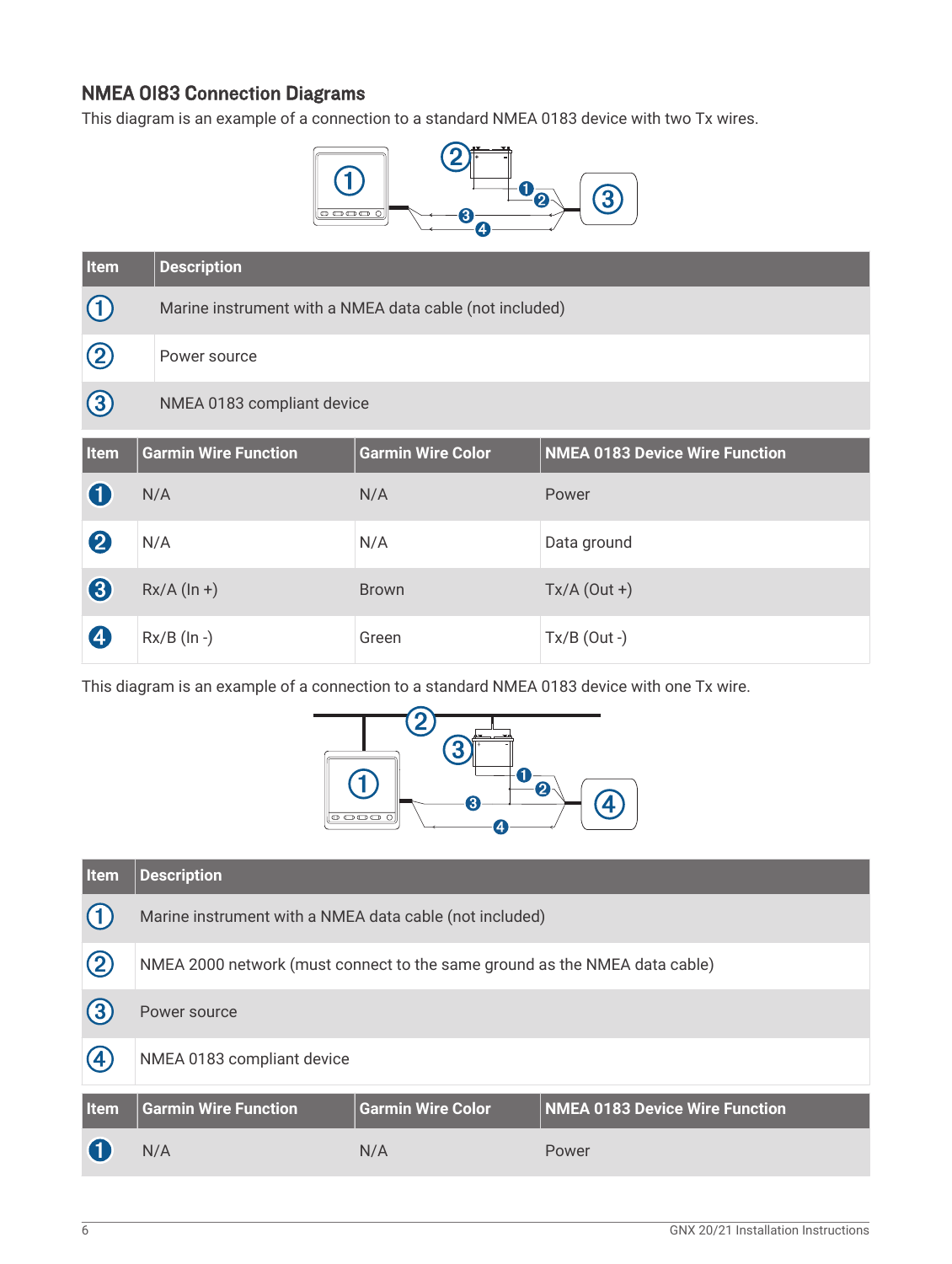| <b>Item</b>      | <b>Garmin Wire Function</b> | <b>Garmin Wire Color</b> | <b>NMEA 0183 Device Wire Function</b> |
|------------------|-----------------------------|--------------------------|---------------------------------------|
| $\boldsymbol{Q}$ | N/A                         | N/A                      | Power ground                          |
| 3                | $Rx/B$ (In -)               | Green                    | Data ground                           |
| $\overline{A}$   | $Rx/A (ln +)$               | <b>Brown</b>             | Тx                                    |

This diagram is an example of a connection to a Garmin HVS GPS antenna.



| Item                  | <b>Description</b>                                      |                           |
|-----------------------|---------------------------------------------------------|---------------------------|
| $\bigcirc$            | Marine instrument with a NMEA data cable (not included) |                           |
| $\circledS$           | Power source                                            |                           |
| $\bigcirc$            | Garmin HVS GPS antenna                                  |                           |
| Item                  | <b>Marine Instrument Wire Color</b>                     | <b>Antenna Wire Color</b> |
| $\bf 0$               | N/A                                                     | Red                       |
| $\boldsymbol{Q}$      | <b>Black</b>                                            | <b>Black</b>              |
| 8                     | Yellow                                                  | Orange                    |
| $\boldsymbol{\Theta}$ | Blue                                                    | White                     |
| $\bigcirc$            | White                                                   | White/orange              |
| 6                     | <b>Brown</b>                                            | Gray                      |
| 7                     | Green                                                   | White/red                 |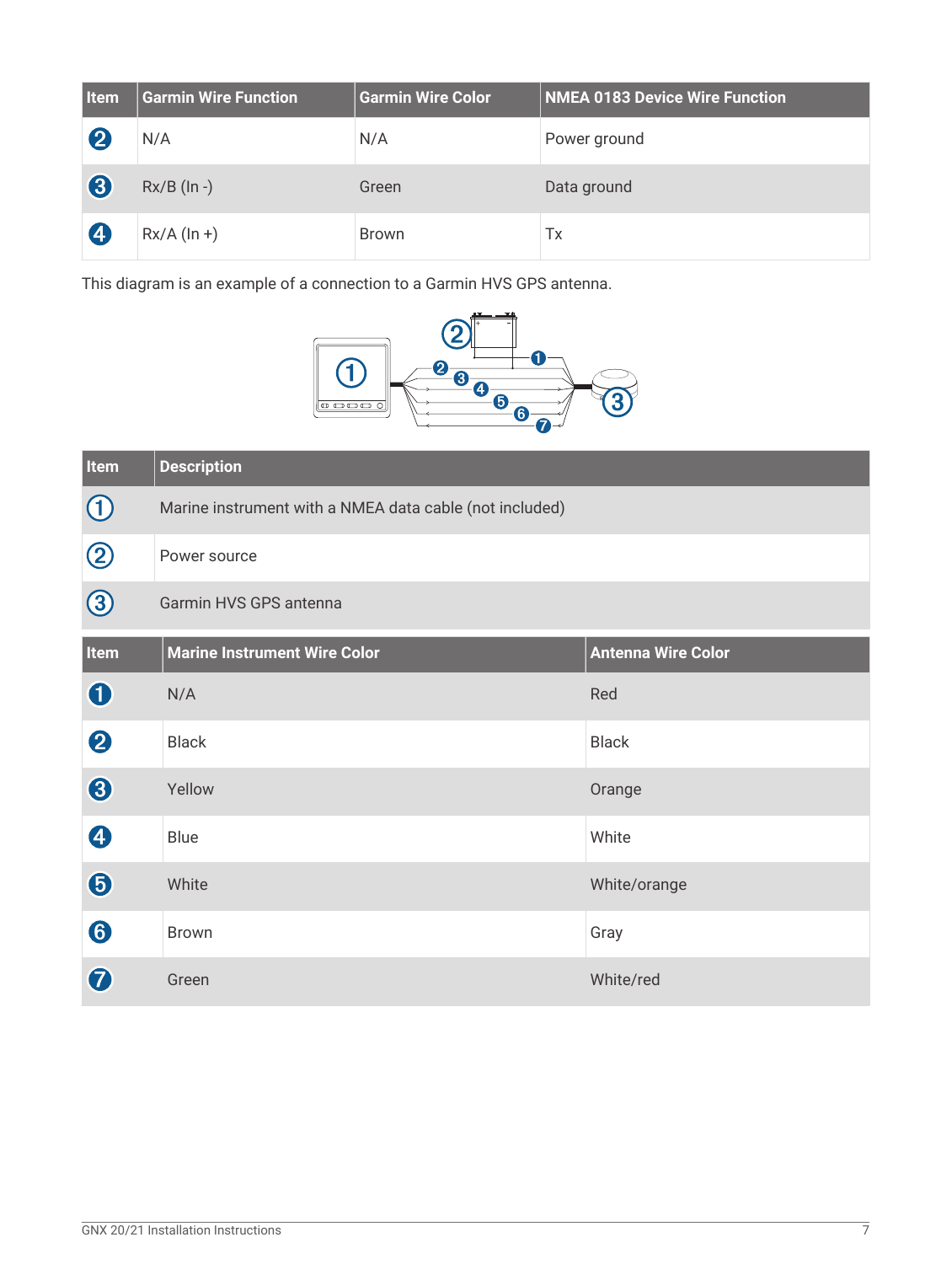# **Specifications**

| <b>Specification</b>                    | <b>Measurement</b>                                                          |
|-----------------------------------------|-----------------------------------------------------------------------------|
| Dimensions without sun cover (HxWxD)    | $110 \times 115 \times 30$ mm (4.33 x 4.53 x 1.18 in.)                      |
| Dimensions with sun cover (HxWxD)       | 115 x 120 x 35.5 mm (4.53 x 4.72 x 1.40 in.)                                |
| Weight without sun cover                | 247 g (8.71 oz.)                                                            |
| Weight with sun cover                   | 283 g (9.98 oz.)                                                            |
| Temperature range                       | From 5° to 158°F (from -15° to 70°C)                                        |
| Compass-safe distance                   | 209 mm (8.25 in.)                                                           |
| Material                                | Case: fully-gasketed polycarbonate<br>Lens: glass with an anti-glare finish |
| <b>Water Resistance</b>                 | IEC 60529 IPX7 <sup>1</sup>                                                 |
| Power usage                             | 1.35 W max                                                                  |
| Unit max. voltage                       | 32 Vdc                                                                      |
| NMEA 2000 input voltage                 | From 9 to 16 Vdc                                                            |
| NMEA 2000 load equivalency number (LEN) | 3 (150 mA at 9 Vdc)                                                         |

<sup>&</sup>lt;sup>1</sup>The device withstands incidental exposure to water of up to 1 m for up to 30 min. For more information, go to [www.garmin.com/waterrating](http://www.garmin.com/waterrating).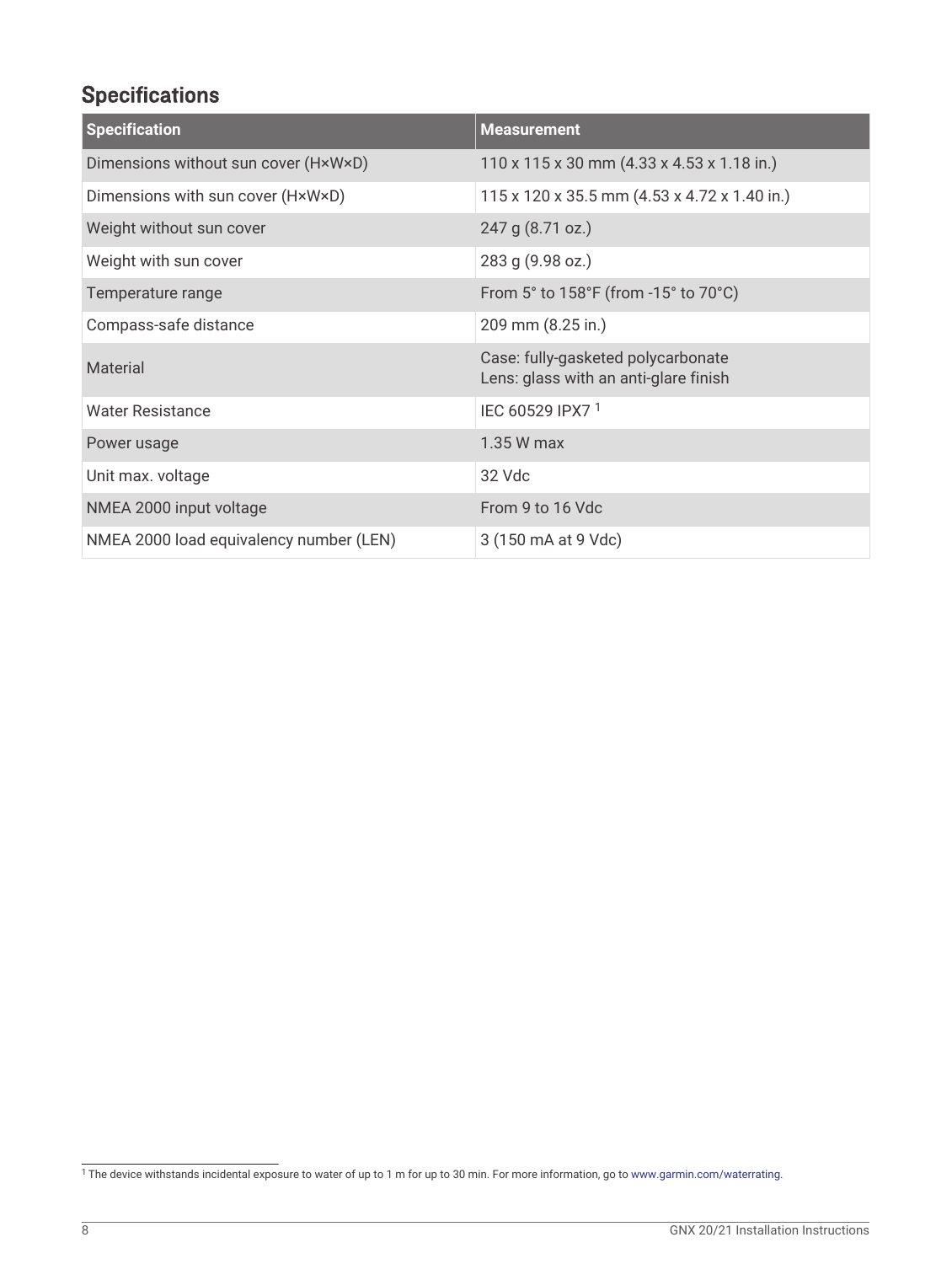### NMEA 2000 PGN Information

#### **Transmit and Receive**

| <b>PGN</b> | <b>Description</b>                                     |
|------------|--------------------------------------------------------|
| 059392     | ISO acknowledgment                                     |
| 059904     | <b>ISO request</b>                                     |
| 060928     | ISO address claim                                      |
| 61184      | <b>Product information</b>                             |
| 126208     | NMEA: Command, request, and acknowledge group function |
| 126996     | <b>Product information</b>                             |

#### **Transmit**

| PGN    | Description                      |
|--------|----------------------------------|
| 126464 | Transmit PGN list group function |

#### **Receive**

| <b>PGN</b> | <b>Description</b>                 |
|------------|------------------------------------|
| 126992     | System time                        |
| 127245     | Rudder                             |
| 127250     | Vessel heading                     |
| 127488     | Engine parameters: Rapid update    |
| 127489     | Engine parameters: Dynamic         |
| 127508     | <b>Battery status</b>              |
| 128259     | Speed: Water referenced            |
| 128267     | Water depth                        |
| 129025     | Position: Rapid update             |
| 129026     | COG and SOG: Rapid update          |
| 129029     | <b>GNSS position data</b>          |
| 129283     | Cross track error                  |
| 129284     | Navigation data                    |
| 129285     | Navigation route and waypoint info |
| 129539     | GNSS dilution of precision (DOP)   |
| 130306     | Wind data                          |
| 130310     | Environmental parameters           |
| 130311     | Environmental parameters           |
| 130312     | Temperature                        |